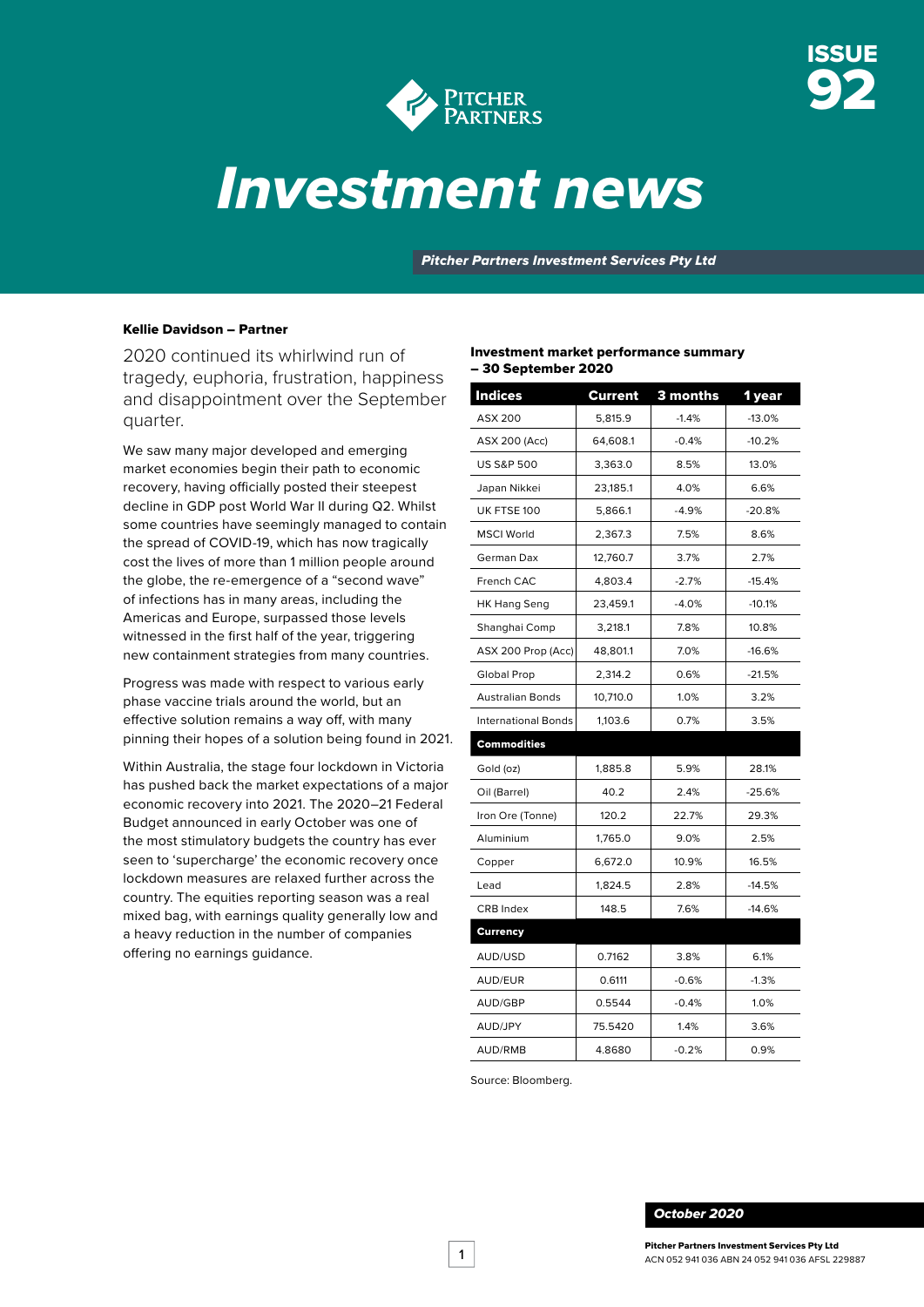With respect to the performance of financial markets over the quarter, global equities continued to surge ahead, however the bulk of those gains were driven by the seemingly relentless surge of US technology and other growth stocks. In USD terms, some markets briefly reached their previous peaks before retreating toward the end of the quarter due to concerns over slowing economic momentum, the impending US Presidential Election and rising COVID infection levels. Australian equities posted a small negative return for the period however this too masked the two paced nature of the market, with a strong rally in growth and small cap stocks outperforming traditional cyclical and defensive sectors.

Within fixed income, yield curves steepened at the beginning of the quarter before the risk off mode late in the period saw yields contract and both our local and offshore benchmarks posted a positive return for the period. Credit spreads continued to tighten further, providing the opportunity for some attractive returns despite a pick-up in volatility in September.

The rise in the \$AUD against the \$US constrained offshore returns for investors who were predominantly unhedged over the quarter.

The articles in this Pitcher Partners quarterly update discuss two topical events. We share our views on the implications of the upcoming US Presidential Election and the outlook of the Australian office property sector, an area that has come under increasing pressure given the enforced trend of working from home measures.

We sincerely hope you and your families are keeping well in this challenging environment. We look forward to catching up with you before the end of the year.

# *US election: Implications for investors and financial markets*

### Duncan Niven – Director of Research

The theatrical performance that is the 2020 US Presidential Election race is just weeks away before its potentially dramatic conclusion, perhaps even with the potential of an encore performance depending on how close the result gets.

With such a dramatic event, it's easy to get absorbed into the 'noise', yet we encourage investors to focus on the substance over the media spin. Regardless of the outcome of the election, we believe the economic recovery will likely continue to provide attractive investment opportunities for investors.

Our main disclaimer here is that we do not profess to be political experts, nor do we believe we have any informational advantage in predicting what is likely to happen over the next month, however hopefully this article can give you a sense of:

- 1 [The current momentum in polling](#page-2-0)
- 2 [What happens in the event of a contested election](#page-4-0)
- **3** [The differences in policy between Trump and Biden](#page-5-0)
- 4 [The potential investment implications for Global and Australian investors.](#page-6-0)

Regardless of the result, we expect there will be an entertaining, media spectacle in the few weeks ahead.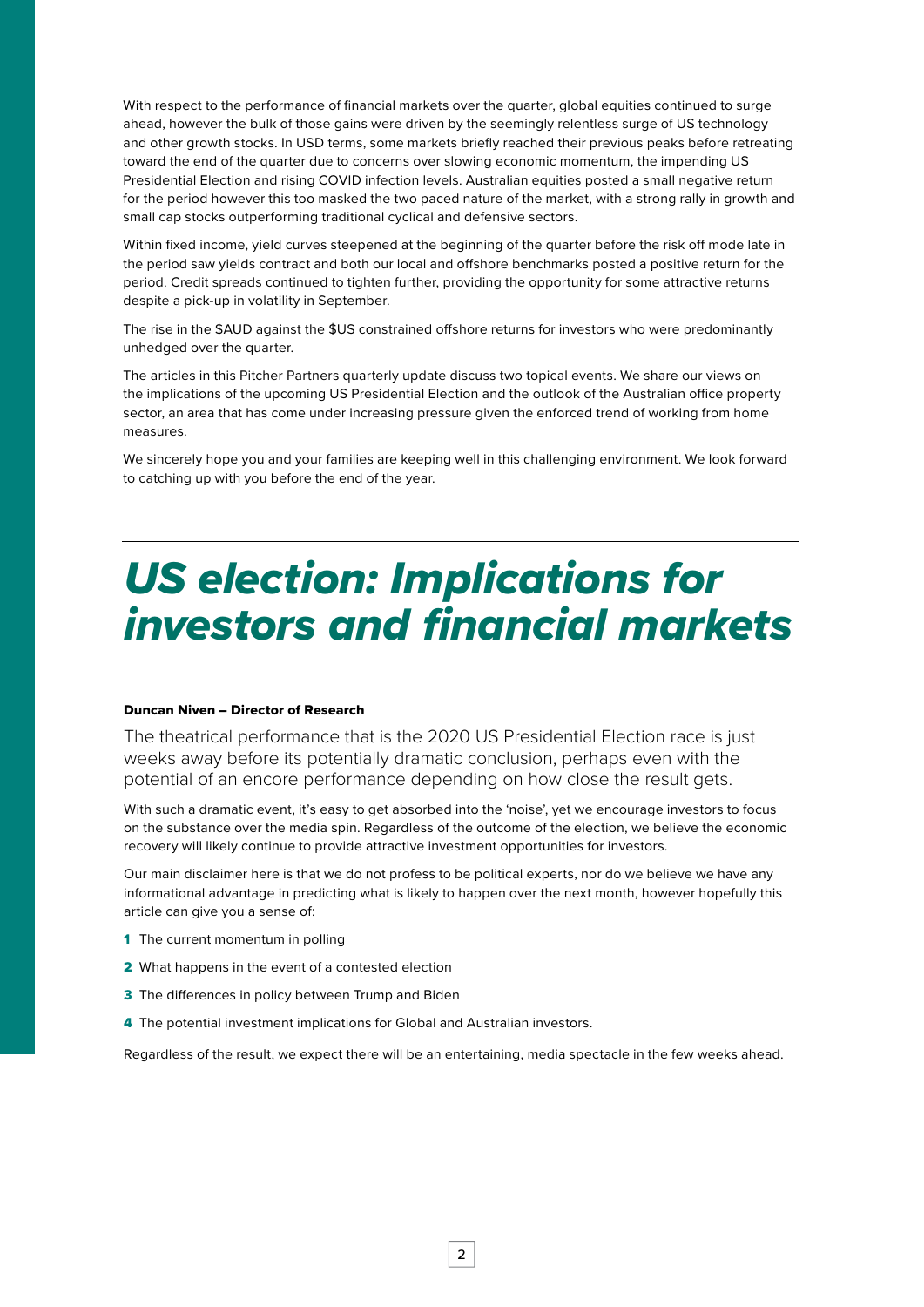# <span id="page-2-0"></span>*What are the polls currently telling us about the likely outcomes?*

Fair or unfair (usually unfair) voter views of any resident are often shaded by the state of the economy and equity markets. Since 1924, when there has been no recession in the two years prior to the election, the incumbent has been re-elected 100% of the time. On the four occasions when there has been a recession in the two years prior to the election, the incumbent has been voted out of office three times.

On entering 2020, the US appeared to be on the path to continued economic expansion until it was thrown into a recession as many states went into lock down. While the recession was deep and abrupt, given its cause and global nature it is unclear if voters will hold Trump accountable in the same way they have past presidents.

Biden has been consistently polling ahead of Trump over the past 12 months, which has also been a far steadier trend than in recent elections this decade.

*An updating average of 2020 presidential electio polls, accounting for each poll's quality,*

### Biden 52.4% 30% 40% 50% 60% 70% Mar Apr May Jun Jul Aug Sep Oct Trump 41.9% *sample size and recency*

### Who's ahead in the national polls?

Source: FiveThirtyEight.com

The national polls are indicative of a broad level of support for a 'Blue wave' victory. However, the message is less clear within the swing states, where any advantages across both parties sit within a standard margin of error.

2020

| <b>Joe Biden</b><br>Democrat          |                                          | 270 to win                                                                 |                      | <b>Donald Trump</b><br>Republican |
|---------------------------------------|------------------------------------------|----------------------------------------------------------------------------|----------------------|-----------------------------------|
| 207                                   |                                          | 72<br>134                                                                  |                      | 42<br>83                          |
| <b>Solid (207)</b>                    | Leaning $(72)$                           | Δ<br>Toss-up $(134)$                                                       | Leaning $(42)$       | <b>Solid (83)</b>                 |
| $CA$ 55                               | <b>PA 20</b>                             | TX 38                                                                      | IN<br>11             | <b>TN</b><br>11                   |
| 29<br>NY I                            | MI<br>16                                 | 29<br>FL.                                                                  | <b>MO</b><br>10      | AL<br>9                           |
| IL.<br>20                             | <b>MN</b><br>10                          | OH 18                                                                      | SC<br>9              | KY<br>8                           |
| <b>NJ</b><br>14                       | WI<br>10                                 | GA 16                                                                      | KS<br>6              | LA<br>8                           |
| VA<br>13                              | CO<br>9                                  | NC<br>15                                                                   | AK<br>3 <sup>1</sup> | OK<br>$\overline{ }$              |
| WA<br>12                              | <b>NV</b><br>6                           | AZ<br>11                                                                   | MT<br>3 <sub>1</sub> | AR<br>6                           |
| MA<br>11                              | $NE-2$ 1                                 | 6<br>IA                                                                    |                      | <b>MS</b><br>6                    |
| MD<br>10                              |                                          | $ME-2$ 1                                                                   |                      | UT<br>6                           |
| <b>CT</b><br>$\overline{\phantom{a}}$ |                                          |                                                                            |                      | WV<br>5 <sub>1</sub>              |
| OR<br>7                               |                                          |                                                                            |                      | ID<br>4 <sup>1</sup>              |
| <b>NM</b><br>5                        |                                          |                                                                            |                      | $3 \parallel$<br><b>ND</b>        |
| HI<br>$4 \blacksquare$                |                                          |                                                                            |                      | $3 \parallel$<br>SD               |
| <b>NH</b><br>4 <sub>1</sub>           |                                          |                                                                            |                      | <b>WY</b><br>$3 \blacksquare$     |
| R <sub>l</sub><br>4                   |                                          |                                                                            |                      | <b>NE</b><br>2 <sub>1</sub>       |
| 3<br>DC                               |                                          |                                                                            |                      | $NE-1$<br>$\vert$ 1               |
| DE<br>3                               |                                          |                                                                            |                      | $NE-3$ 1                          |
| VT<br>$3 \parallel$                   |                                          |                                                                            |                      |                                   |
| <b>ME</b><br>2 <sub>  </sub>          |                                          | Note: State where the difference in poll numbers between Biden and         |                      |                                   |
| $ME-1$ 1                              | Source: Financial Times, 14 October 2020 | Trump is less than 5 percentage points are classified as "toss-up" states. |                      |                                   |

3

#### If the election were held today, the latest polls suggest this outcome in the electoral college: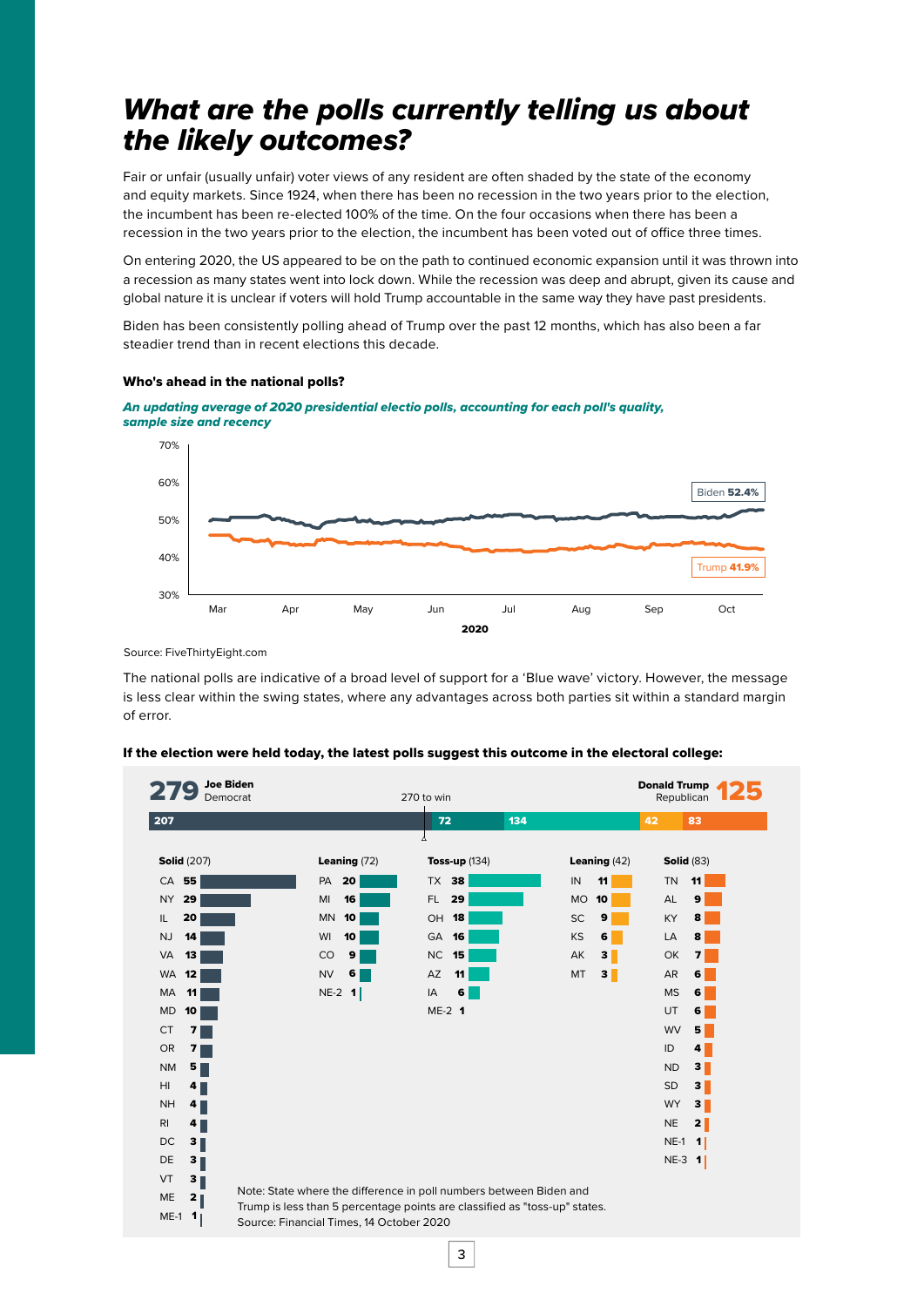With roughly 2 weeks to go, Biden is polling narrowly ahead of Trump in key battleground states, though he has seen his lead narrow in some of these. In Michigan, Pennsylvania, and Wisconsin where Trump won by very small margins in 2016, polls show Biden leading by six points. The race is even closer in the crucial state of Florida. Some of the closest races, though, are in states that Trump won more convincingly in 2016 (North Carolina and Georgia, who have historically voted Republican in 9/10 last 10 elections).

Oher toss-up states include Arizona, a state only one Democratic presidential candidate has won in the past 70 years, and Texas, where Trump's polling advantage has remained below five percentage points for much of the summer.

Based on the current data, a clean sweep of the Democrats winning control of Congress cannot be ruled out, however it seems extremely unlikely for the Republicans to do so at this point.

### *What could cause these trends to change or the toss-up states to swing?*

| Year           | <b>President</b>      | <b>Net approval</b> | <b>Re-elected?</b> |
|----------------|-----------------------|---------------------|--------------------|
| June 1972      | Richard M Nixon       | 23                  | Yes                |
| June 1976      | Gerald R Ford         | 5                   | No.                |
| September 1980 | Jimmy E Carter        | -18                 | No.                |
| October 1984   | Ronald W Reagan       | 25                  | <b>Yes</b>         |
| October 1992   | George HW Bush        | $-22$               | No.                |
| October 1996   | <b>Bill J Clinton</b> | 18                  | Yes                |
| October 2004   | George W Bush         |                     | Yes                |
| October 2012   | Barack H Obama        | 5                   | <b>Yes</b>         |
| September 2020 | Donald J Trump        | -14                 | ?                  |

Historical approval ratings during presidential re-election campaigns

Source: Amundi, American Presidency Project, RealClearPolitics for 2020 election. Data as of 21 September 2020

Another factor that may cause turbulence over the coming weeks is the replacement of Supreme Court Justice Ruth Bader Ginsburg, who sadly passed away this year. This gives Trump an opportunity to galvanise a loyal core base of 'evangelical voters', since conservative court appointments is the single most important issue to them. His rush in seeking to appoint the conservative Amy Coney Barrett could well thrust the issues of gay rights, abortion, and Obamacare into the limelight. Trump's campaign strategy appears to have shifted toward galvanising his existing voter base and this move plays a key part. Having said that, Trump has obviously stirred a lot of political opposition amongst Democrats since he has been in power and is likely to find further opposition through a reinvigorated Democrat supporter base (that was perhaps less enthused for Hilary Clinton) eager to oust him from power.

Being unpopular however has not proven itself to be a deterrent from assuming the role of president. Trump was indeed even more unpopular (as judged by the chart below) in the 2016 election while similar instances have occurred during the Bush (two), Clinton and Obama campaigns.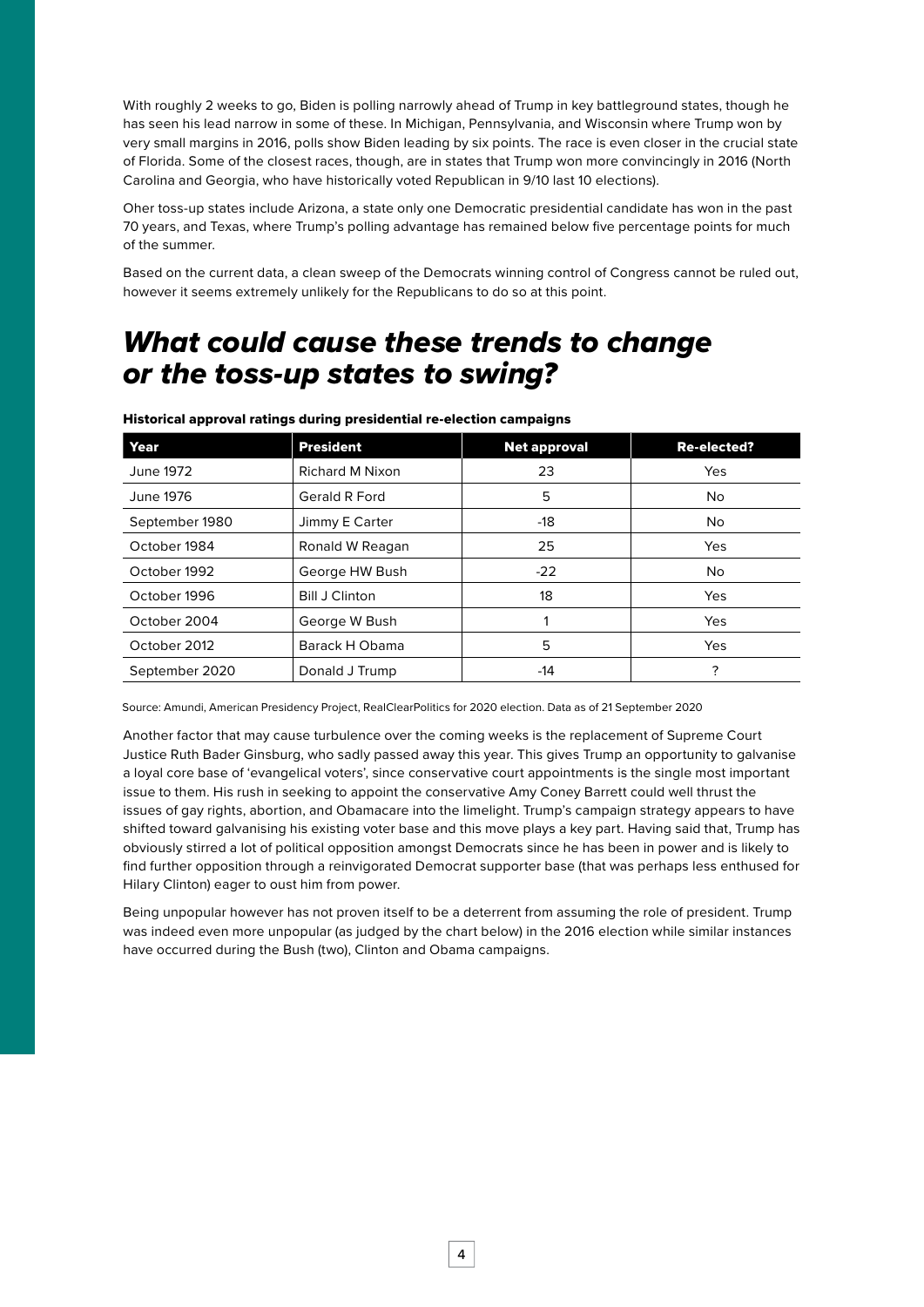#### <span id="page-4-0"></span>Unfavourability ratings of presidential candidates (1984–2020)



Source: Roper Center, IBD/TIPP, WSJ/NBC News

## *What happens if we get a contested election result?*

It's possible we may see a record voting turnout with a high number to be voting by mail, a method encouraged by many states due to the ongoing pandemic. Amundi Investors estimate that postal votes could account for one-third of all votes cast.

#### Increasing number of voters are "mailing-in"

The pandemic will likely lead to a jump in the already-upward trending number of mail-in voters.



#### *Voting method (% of survey responders)*

\* Presidential election year. In 2018, 0.7% of responders did not know and/or did not say what voting method they used. Data from 1996 through 2018

Source: Northern Trust Asset Management, Jenner & Block LLP, US CEnsus Bureau, Current Population Survey

Surveys (Amundi, Politico, Cook Report) have led to estimate that among Biden supporters, about a quarter of voters expect to vote on election day compared with approximately two thirds of Trump voters.

This begs the question of whether there are adequate resources in place around the country to handle the number of votes by mail. Mail-in ballots can represent a fraught issue, with the challenges of counting of split ballots and the accuracy of filling out the ballot itself. Regarding Trump, he is likely to bring more voters to the polls who do not normally vote in elections. This assisted his path to victory in 2016.

The conjecture around mail-in ballots and the potential for some narrow margins of victory is that Trump appears set on challenging the election should Biden be declared the winner. Fear has also increased around the potential for civil unrest on the day or days preceding the election if it is contested. Some states are preparing themselves for any eventuality of this. While Trump talks about the possibility of years of litigation, the reality is that due to the US Constitution, the president will be known by inauguration day 2021 regardless of any litigation.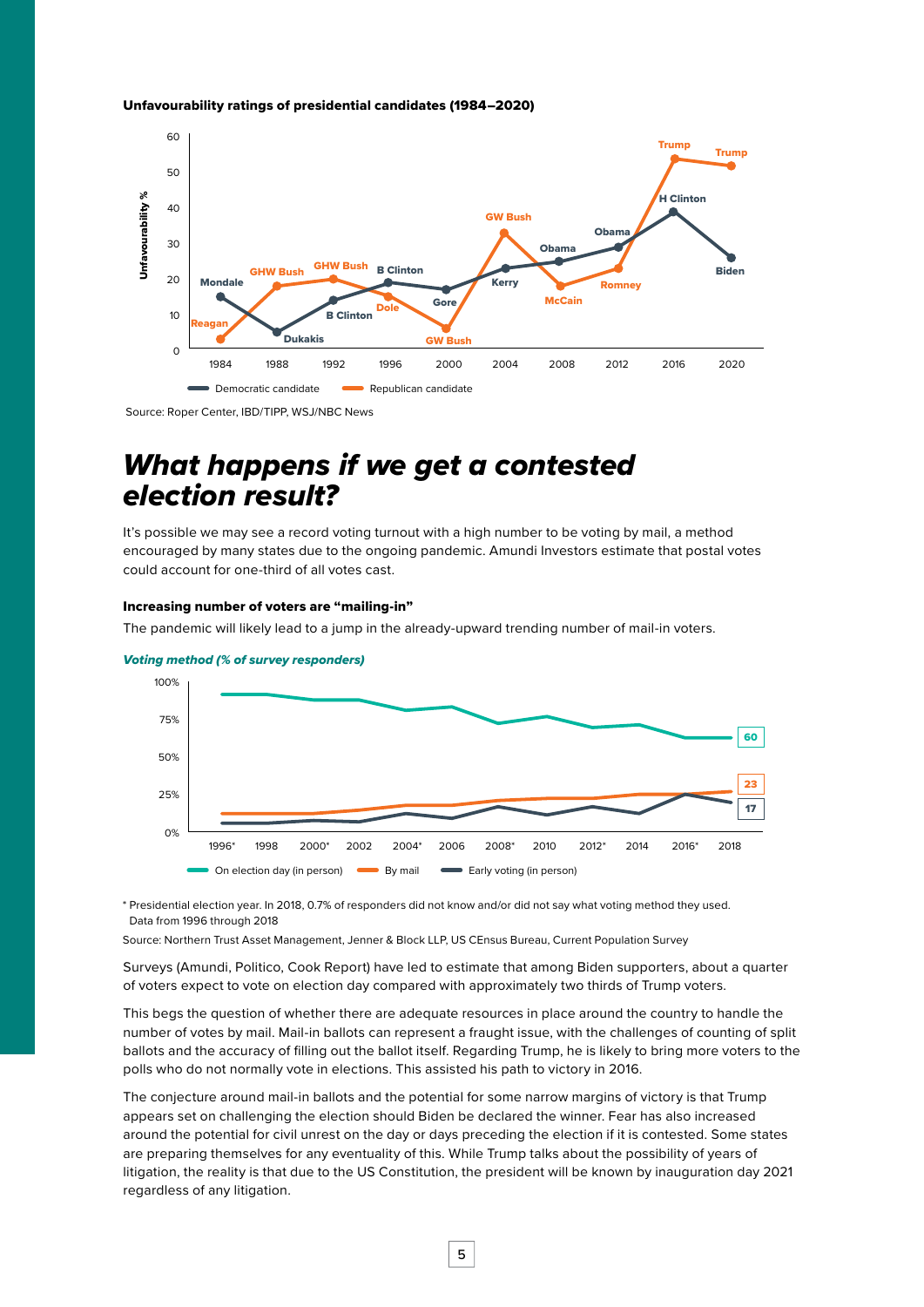### <span id="page-5-0"></span>Timeline of a contested election



Source: Northern trust Asset Management, Jenner & Block LLP

We assume a higher probability that the winner of the presidential election may not be known on 3 November, unless there is a landslide victory by Biden. Some states have had difficulty handling even the modest number of ballots cast in their primaries (compared to the number typically cast in general elections). In New York, for instance, thousands of mail-in ballots were disqualified during the Democratic primary, calling into question the integrity of the election. The possibility of similar scenarios playing out across the US is a frightening prospect and unfortunately one that can't be ruled out.

# *What are the actual key policy differences between Trump and Biden?*

There are three main themes in Trump's campaign: Law and order, China, and Biden's fitness for office. Biden is campaigning on economic policy ("Build Back Better"), healthcare, racial justice, climate change and morality.

Biden is planning another fiscal stimulus package to address immediate economic issues tied to the pandemic, which based on the protracted and failed negotiations in recent months, is likely to surpass what plans Trump has in store. He has plans for a major infrastructure investment and supports a modified version of the Green New Deal and other climate change matters. He also plans to boost Obamacare and prescription drug reform. Trump is likely to continue with a de-regulation agenda. Both candidates will have to deal with the long-term issue of rising inequality, with Biden more prescriptive around rising taxes on the top 1% of income earners.



In 2017, one of Trump's first major policy moves was to cut taxes for both individuals and corporations in an effort to stimulate economic growth. The Trump administration is seeking to extend the Tax Cuts and Jobs Act and has floated the idea of cutting the payroll tax.

Biden has made it clear through his campaign that the 2017 tax cuts were too generous to corporations and the wealthy. He has pledged to reverse some of those cuts by raising the marginal tax rate on the highest income earners (to ~40%), subjecting wages above \$400,000 to a social security tax and resetting the top corporate income tax rate back to its original level of 28%.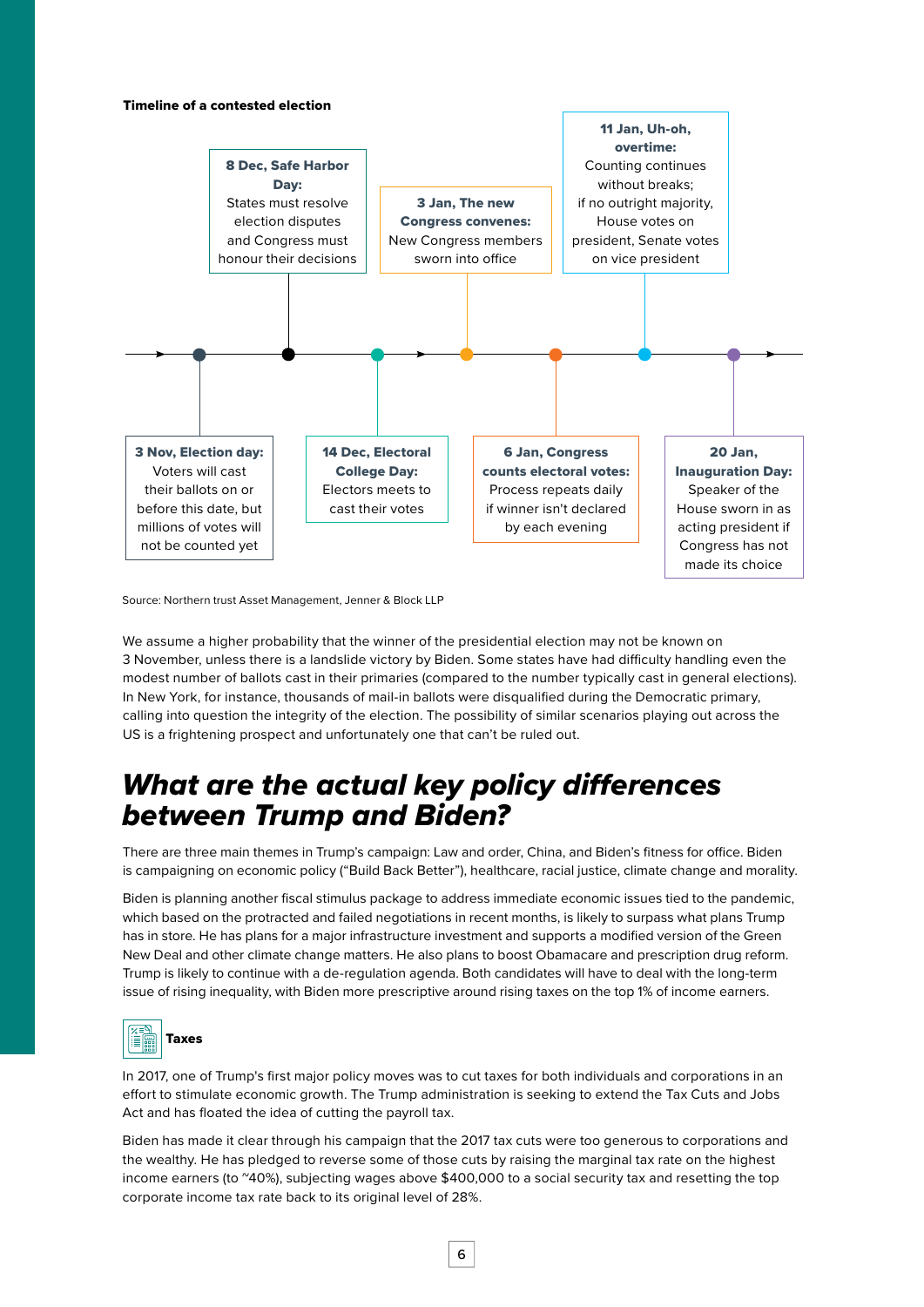<span id="page-6-0"></span>

Trump has taken a particularly aggressive stance on trade with its major global partners and has focussed on bringing back manufacturing jobs previously moved overseas. The trade war with China has been the centrepiece of the Trump's trade policy during his first term, highlighting difficulties the US has had in procuring medical supplies during the pandemic to reinforce his argument. His America First mantra will likely continue to pressure countries which have a high trade deficit with the US, or those he believes are unfairly taxing American companies overseas.

Vice President Biden has released a 10-year, US\$1.3 trillion, made-in-America infrastructure plan. He has pledged to spend US\$700 billion on American-made products and industrial research, which he says would employ at least five million people. Whilst Biden has been critical of Trump's trade war with China, there is still bi-partisan support for seeking a better trade deal with China – but Biden's path to achieve that may be less confrontational that the approach by Trump.



### Pushing the big red button

Another idiosyncrasy of the 2020 campaign has been the effort among Democratic lawmakers to do away with the Senate filibuster, which is essentially a "big red button" used to block or delay legislation. In the belief they will win back control of the senate, many Democrats have called for the elimination of the filibuster for legislation.

The elimination of the filibuster could have major effects in the future. Sweeping legislative changes would become possible with less attention paid to the objections of the minority. It could well make US politics more volatile as a result.

# *What are the investment implications for global and Australian investors?*

Regardless of the winner, we expect the current impasse around the next round of fiscal stimulus will be resolved and further support will be made in 2021 to the US economy. The quantum and velocity of that is still up in the air and given the contrasting domestic policy stance from both parties, there are some potentially divergent outcomes that global and Australian investors need to be mindful of. Monetary policy, in our view, can be relied upon to be highly accommodative for some time.

If we were to rely purely on what the opinion polls and public opinion tell us, one could argue that the following three scenarios are most likely to occur at this point in time;

- A Biden victory and the Democrats takes control of congress (Senate and the House of Representatives)
- A Trump victory with the balance of power in congress unchanged (Republicans control Senate, Democrats control the house)
- A Biden victory, but with Republicans controlling the Senate.

#### We estimate these scenarios could have the following impacts on financial markets:

|                           | <b>Blue wave</b><br>victory           | <b>Trump victory/</b><br><b>Status Quo</b> | <b>Biden win, Republicans</b><br>control senate       |
|---------------------------|---------------------------------------|--------------------------------------------|-------------------------------------------------------|
| US risk assets            | on higher taxes<br>on fiscal stimulus |                                            | no tax hike,<br>less tariffs<br>little fiscal support |
| Ex-US risk assets         |                                       |                                            |                                                       |
| <b>US Dollar</b>          |                                       |                                            |                                                       |
| US interest rate duration |                                       |                                            |                                                       |
| Course DDIC Desserat      |                                       |                                            |                                                       |

7

```
Source: PPIS Research
```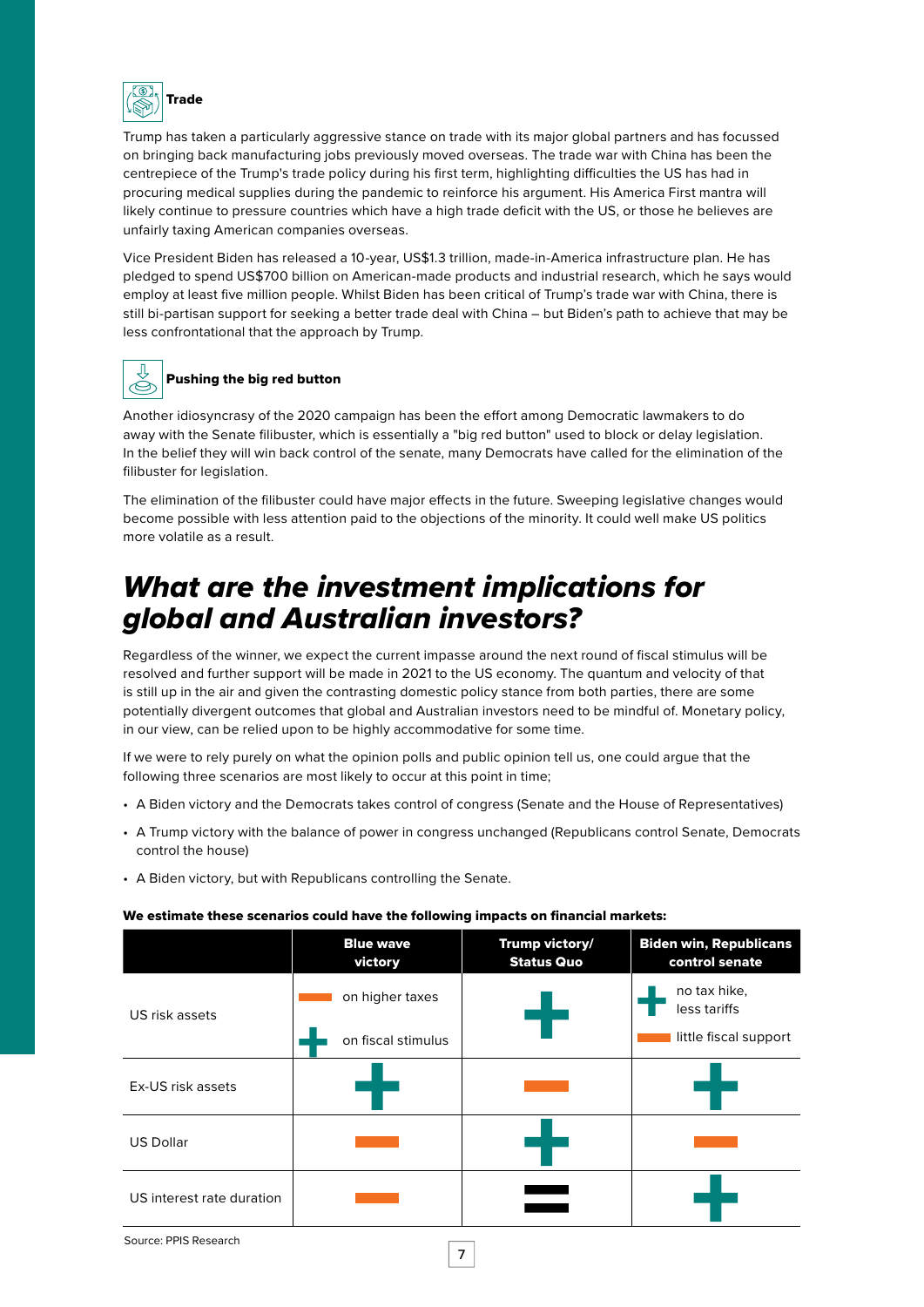A blue wave victory will still likely be supportive for equities as the benefits of a greater fiscal stimulus package than Trump should offset the likelihood of higher taxes. Rising regulation could see greater divergence in the performance of certain sectors/industries. The higher spending could well have greater inflationary implications down the track and consequently, be negative for the bond markets.

A Trump victory could well keep the financial markets in a similar holding pattern to those currently in the short term. US Equities in particular may continue to be the recipient of lower taxes and ongoing de-regulation, whereas a more limited fiscal stimulus being passed through into 2021 (due to a divided congress) could well be less inflationary in the next 24 months or so.

More uncertainty will arise if Biden wins but the Republicans retain control of the Senate – this will create the widest divergence of views around future policy effectiveness, however it may still present a more 'consultative' approach to global trade negotiations.

From an Australian investor's perspective, the US share market lists some of the more compelling growth opportunities globally and we don't see that diminishing materially under either administration. We have a selection of active managers waiting to take advantage of any rotation from growth into value stocks. The outlook for currency is obviously of interest, however we maintain our view that on the back of a gradual global economic recovery, we should expect to see the \$US dollar weaken and we don't see cause to adjust our view at this stage. Within fixed income and credit markets, we expect our preferred active managers to continue to pre-empt and adjust to any policy dynamics affecting the shape of the yield curve and credit markets going forward.

History has shown that financial markets do rapidly adjust to a new environment and barring any protracted uncertainty around the balance of power, which admittedly cannot be fully discounted, any associated volatility will likely wear off in the short term. As such, we remain focussed on the medium to long-term effects.

#### Summary

There will be a lot of noise as we run into early November and final stages of this election. Biden is building momentum, but we think there is potential this election will be a close-run race and finish.

We encourage investors to focus on the policy outcomes rather than the 'party' itself. We believe there is adequate policy support to improve the growth momentum of the US regardless of any transition of power or control and that the investment merits of US equities and credit in particular remain valid for many investors today.

Any short-term volatility associated with a contested election or other lack of clarity is unlikely to warrant any wholesale changes to investor portfolios in our view. Whilst we await the release of a COVID-19 vaccine, we do expect global economic momentum to gather pace in 2021 which should be constructive for risk assets.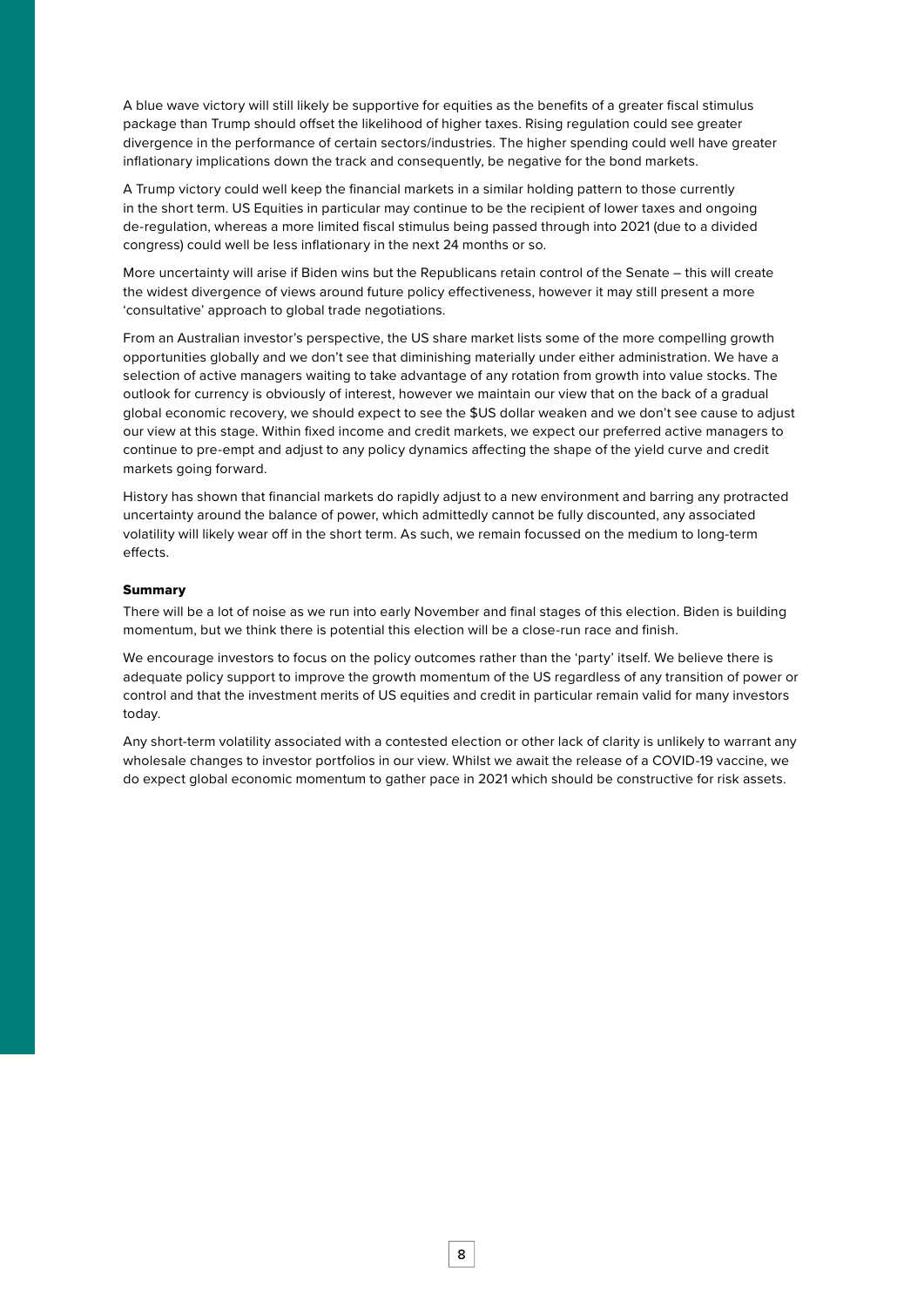# *Artist's impression: Imagining the office 2.0*

### Alistair Francis – Senior Investment Analyst

With the recent change of office employees shifting to working from home during the COVID-19 pandemic, debate has intensified on the outlook for global commercial office demand. Due to the changing nature of the virus and varying restrictions across Australian states, we are a long way from having a definitive solution and we should expect the outcome to differ across various geographies.

The topic of the future of the global office market is critically important for many real estate investors. MSCI\* data shows that offices constitute almost 40% of global core real estate and have the highest weighting in many regions.



In the near term, potential shifts in office demand will hinge on broader factors. We view the management of public transport logistics as a key issue for many city centres and their office buildings, particularly around peak times of travels. Governments need to balance safety concerns with reopening goals, which will play a major role in determining corporate plans.

The development of an effective vaccine or treatment for COVID-19 will, when it comes, clearly be a gamechanger in the evolution of the pandemic, effects on employment and the confidence of workers wishing to return to workplaces and offices.

\* MSCI – Morgan Stanley Capital International – a leading data provider in the property space.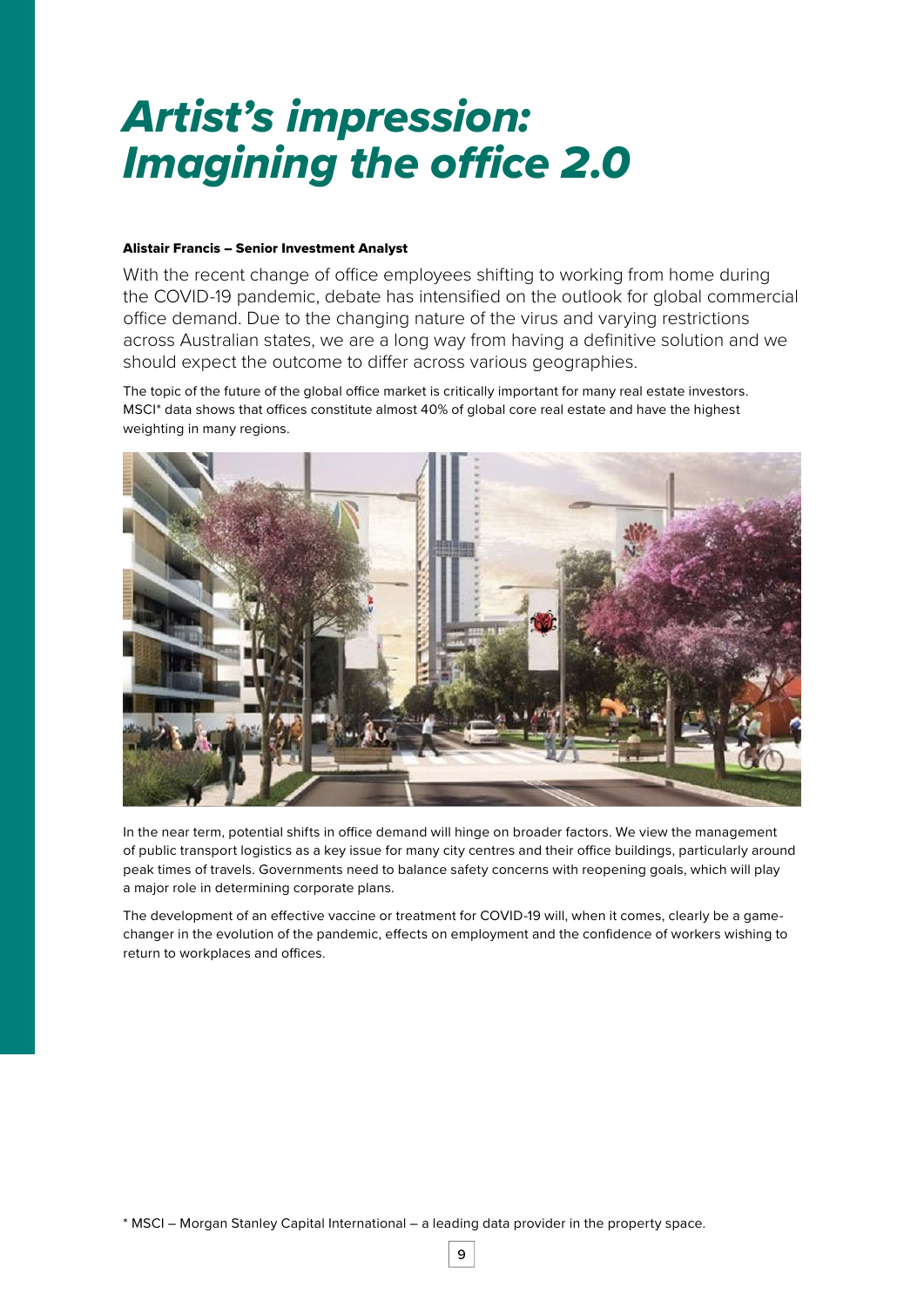# *Accelerating an existing trend*

"I don't believe BlackRock will be ever return to 100 percent in the office. Maybe there will be 60 percent or 70 percent and that could be a rotation of people, but I don't believe we'll ever have a full cadre of people in the office."

LARRY FINK, CHIEF EXECUTIVE, BLACKROCK INC.

The optimisation of office space has been underway for more than a decade and with it, the shift towards flexible hours and strategies to encourage working from home. Rather than resisting this trend, senior executives, and decision makers (HR, Operations) have embraced it. The experiences between businesses globally often comes down to recognising a difference in organisational cultures and employment sectors. Whilst the social attitudes and labour laws have been progressive in many European countries, namely the Netherlands and Sweden, Japan has yet to shake its "salaryman" stereotype. Flexible working arrangements have naturally evolved in industries that are dominated by technical roles with less client engagement, where working from home is preferred. Silicon Valley has drawn in IT specialists from around the world and lead the way in working remotely.

# *The office is more than a place to push paper*

"In all candour, it's not like being together physically. And so, I can't wait for everybody to be able to come back into the office. I don't believe that we'll return to the way we were because we've found that there are some things that actually work really well virtually."

**TIM COOK, CHIEF EXECUTIVE, APPLE INC.** 

There are other nuances to consider, such as variations between the working styles of different teams or the stage of an employee's career. Younger employees aged under 35 require more training, greater supervision and often enjoy the office social interaction that comes with working in an office environment. As such, they are less likely to want to continue working from home than those typically aged over 45 with young families and competing priorities. All of this indicates the different levels of requirement for employment flexibility and office space.

In terms of determining over the longer term the relative winners and losers within each global office market, there are a huge number of variables that will influence this. However, there are two key real estate swing factors, namely (a) the aggregate impact on the demand for office space and (b) the selection of location for offices going forward.

The chart below summarises some of the important considerations around these swing factors that could influence the future path for office markets.



Source: Invesco Real Estate, July 2020. WFH = Work From Home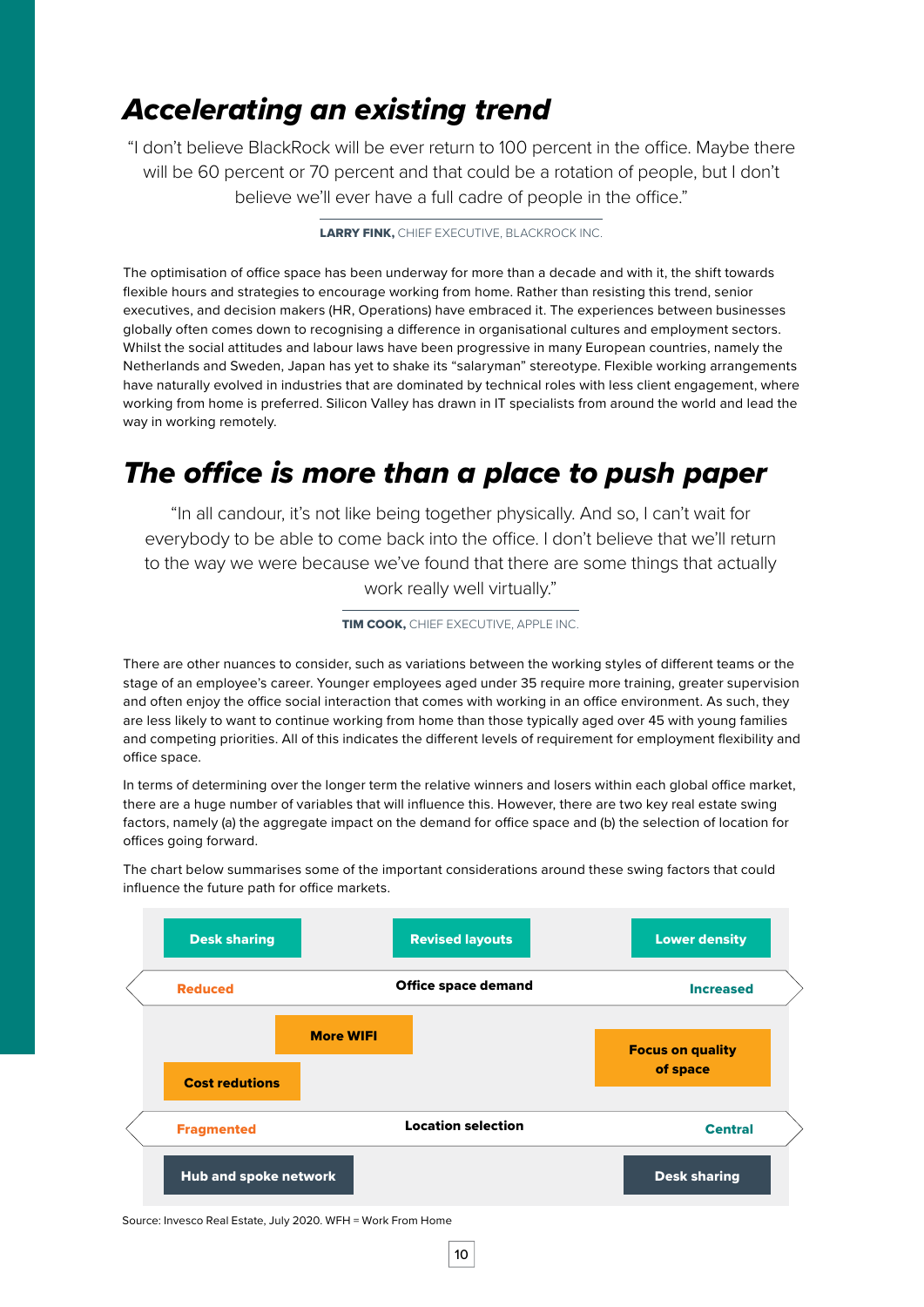# *Work life balance goes both ways*

From the perspective of the employer, there is a balance that can be struck. The working from home flexibility can generate value for a business, not just through reducing costs and increasing employee satisfaction, but also through improving operational efficiency and organisational resilience, as well as potentially expanding the accessible talent pool.

While remote work can be effective in the short and even medium term, it cannot replace human interaction, and it can introduce a long list of risks including, workers feeling less connected, projects taking longer and increased sedentary time – taking a toll on employees' physical health and well-being. Ultimately, for a business and its organisational culture to thrive it requires human, in-person connection in the office environment.

Barclays CEO Jes Staley based in London recently commented on the importance of having workers in the office over the long-term: "We want our people back together, to make sure we ensure the evolution of our culture and our controls, and I think that will happen over time." \*

One of the anticipated losers is expected to be the landlords with office space that falls below modern office standards ie the back-office locations, outer fringe business parks or those in third tier towns or suburbs. It is also expected that new developments are likely to be minimal in the near term as new construction lending will inevitably tighten until the recalibrated demand – supply equilibrium within each market is found.

# *Hybrids are the future. The office is dead, long live the office!*

"If you'd said three months ago that 90 per cent of our employees will be working from home and the firm would be functioning fine, I'd say that is a test I'm not prepared to take because the downside of being wrong on that is massive."

JAMES GORMAN. CHIEF EXECUTIVE, MORGAN STANLEY

With the passing of time and with it, the novelty or shock of remote working, employers are beginning to think a hybrid model in the future could evolve. It embraces many attributes of the positives of working from home yet balances it with the opportunity to regularly convene teams in the office environment. An example that is being considered is where teams would agree to come together in the office for a limited time on certain days of the week for collaboration, connection, and culture. These interactions are essential ingredients for enterprise growth and risk management, along with employee development.

For real estate investors, the near-term profile of the office market globally will be shaped by the ability of governments and employers to manage the heightened risks posed by the pandemic. However, in the longer term, the working from home model will continue to evolve but employers will be mindful to balance the risks with sufficient face-to-face engagement to protect a firm's culture and growth objectives.

\* BBC, "Barclays Plc: We want our people back in the office," July 29, 2020